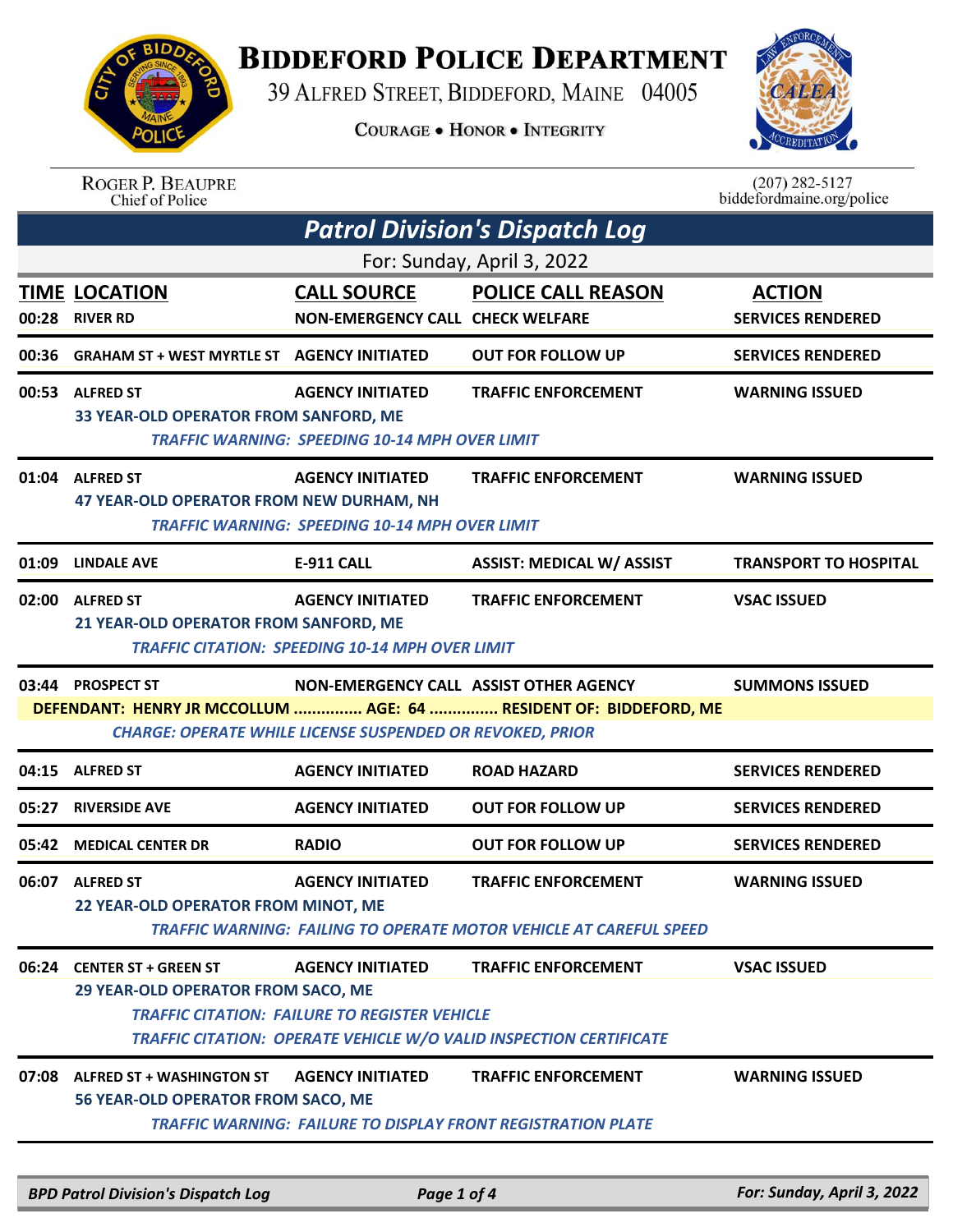|       | <b>TIME LOCATION</b>                                                                                 | <b>CALL SOURCE</b>                                                               | <b>POLICE CALL REASON</b>                                                                            | <b>ACTION</b>               |  |
|-------|------------------------------------------------------------------------------------------------------|----------------------------------------------------------------------------------|------------------------------------------------------------------------------------------------------|-----------------------------|--|
| 07:28 | <b>ALFRED ST + RAY ST</b>                                                                            | <b>AGENCY INITIATED</b>                                                          | <b>TRAFFIC ENFORCEMENT</b>                                                                           | <b>WARNING ISSUED</b>       |  |
|       | <b>29 YEAR-OLD OPERATOR FROM BOSTON, MA</b><br><b>TRAFFIC WARNING: SPEEDING 15-19 MPH OVER LIMIT</b> |                                                                                  |                                                                                                      |                             |  |
| 07:47 | <b>ALFRED ST + GRAHAM ST</b><br><b>45 YEAR-OLD OPERATOR FROM BIDDEFORD, ME</b>                       | <b>AGENCY INITIATED</b>                                                          | <b>TRAFFIC ENFORCEMENT</b>                                                                           | <b>WARNING ISSUED</b>       |  |
|       |                                                                                                      |                                                                                  | <b>TRAFFIC WARNING: OPERATE VEHICLE W/O VALID INSPECTION CERTIFICATE</b>                             |                             |  |
| 08:05 | <b>BARRA RD</b>                                                                                      | <b>AGENCY INITIATED</b>                                                          | <b>SUSPICION</b>                                                                                     | <b>SERVICES RENDERED</b>    |  |
| 08:11 | <b>MILE STRETCH RD</b>                                                                               | <b>AGENCY INITIATED</b>                                                          | <b>SHELLFISH VIOLATION</b>                                                                           | <b>NO VIOLATION</b>         |  |
| 08:21 | <b>POOL ST + FOSS ST</b><br><b>44 YEAR-OLD OPERATOR FROM WELLS, ME</b>                               | <b>AGENCY INITIATED</b><br><b>TRAFFIC WARNING: FAILURE TO REGISTER VEHICLE</b>   | <b>TRAFFIC ENFORCEMENT</b><br><b>TRAFFIC WARNING: OPERATING VEHICLE WITH INADEQUATE BRAKE LIGHTS</b> | <b>WARNING ISSUED</b>       |  |
| 09:07 | <b>ELM ST</b>                                                                                        | <b>AGENCY INITIATED</b>                                                          | <b>PAPERWORK</b>                                                                                     | <b>PAPERWORK NOT SERVED</b> |  |
|       | 09:11 WATER ST                                                                                       | <b>AGENCY INITIATED</b>                                                          | <b>PAPERWORK</b>                                                                                     | <b>PAPERWORK NOT SERVED</b> |  |
|       | 09:12 WENTWORTH ST                                                                                   |                                                                                  | <b>NON-EMERGENCY CALL MENTAL ILLNESS CASES</b>                                                       | <b>SERVICES RENDERED</b>    |  |
|       | 09:12 GRAHAM ST                                                                                      | <b>NON-EMERGENCY CALL CIVIL COMPLAINT</b>                                        |                                                                                                      | <b>SERVICES RENDERED</b>    |  |
|       | 09:21 SOUTH ST                                                                                       | <b>AGENCY INITIATED</b>                                                          | <b>PAPERWORK</b>                                                                                     | <b>PAPERWORK NOT SERVED</b> |  |
|       | 09:52 ALFRED ST + MAINE TPKE                                                                         |                                                                                  | <b>NON-EMERGENCY CALL VEHICLE CRASH - POLICE ONLY</b>                                                | <b>STATE FORM TAKEN</b>     |  |
| 09:59 | <b>BOULDER WAY</b>                                                                                   | <b>NON-EMERGENCY CALL SHOPLIFTING</b>                                            |                                                                                                      | <b>REPORT TAKEN</b>         |  |
|       | 10:11 ELM ST                                                                                         | <b>E-911 CALL</b>                                                                | <b>SUSPICION</b>                                                                                     | <b>SERVICES RENDERED</b>    |  |
|       | 10:38 ELM ST                                                                                         | <b>E-911 CALL</b>                                                                | <b>BOLO</b>                                                                                          | <b>NEGATIVE CONTACT</b>     |  |
|       | 11:08 POOL ST                                                                                        | <b>RADIO</b>                                                                     | <b>OUT FOR FOLLOW UP</b>                                                                             | <b>SERVICES RENDERED</b>    |  |
| 11:57 | <b>MAINE TPKE</b>                                                                                    | <b>E-911 CALL</b>                                                                | <b>ALL OTHER</b>                                                                                     | <b>SERVICES RENDERED</b>    |  |
| 12:06 | <b>ALFRED ST</b>                                                                                     | <b>WALK-IN AT STATION</b>                                                        | <b>PAPERWORK</b>                                                                                     | <b>PAPERWORK SERVED</b>     |  |
| 12:08 | <b>GODBOUT WAY</b>                                                                                   | <b>AGENCY INITIATED</b>                                                          | <b>COMMUNITY ENGAGEMENT</b>                                                                          | <b>SERVICES RENDERED</b>    |  |
| 12:14 | <b>ALFRED ST + MT VERNON ST</b><br>30 YEAR-OLD OPERATOR FROM WESTMINSTER, MA                         | <b>AGENCY INITIATED</b><br><b>TRAFFIC WARNING: SPEEDING 10-14 MPH OVER LIMIT</b> | <b>TRAFFIC ENFORCEMENT</b>                                                                           | <b>WARNING ISSUED</b>       |  |
| 12:24 | <b>WEST ST + WESTLAND AVE</b><br><b>46 YEAR-OLD OPERATOR FROM BIDDEFORD, ME</b>                      | <b>AGENCY INITIATED</b><br><b>TRAFFIC WARNING: SPEEDING 15-19 MPH OVER LIMIT</b> | <b>TRAFFIC ENFORCEMENT</b>                                                                           | <b>WARNING ISSUED</b>       |  |
| 12:33 | <b>PIERSONS LN</b>                                                                                   | <b>E-911 CALL</b>                                                                | <b>DISTURBANCE / NOISE</b>                                                                           | <b>REPORT TAKEN</b>         |  |
| 12:53 | <b>ALFRED ST</b>                                                                                     | <b>WALK-IN AT STATION</b>                                                        | <b>ASSIST CITIZEN</b>                                                                                | <b>SERVICES RENDERED</b>    |  |
| 13:00 | <b>WENTWORTH ST</b>                                                                                  | <b>WALK-IN AT STATION</b>                                                        | <b>FRAUD / SCAM</b>                                                                                  | <b>SERVICES RENDERED</b>    |  |
|       | <b>BPD Patrol Division's Dispatch Log</b>                                                            | Page 2 of 4                                                                      |                                                                                                      | For: Sunday, April 3, 2022  |  |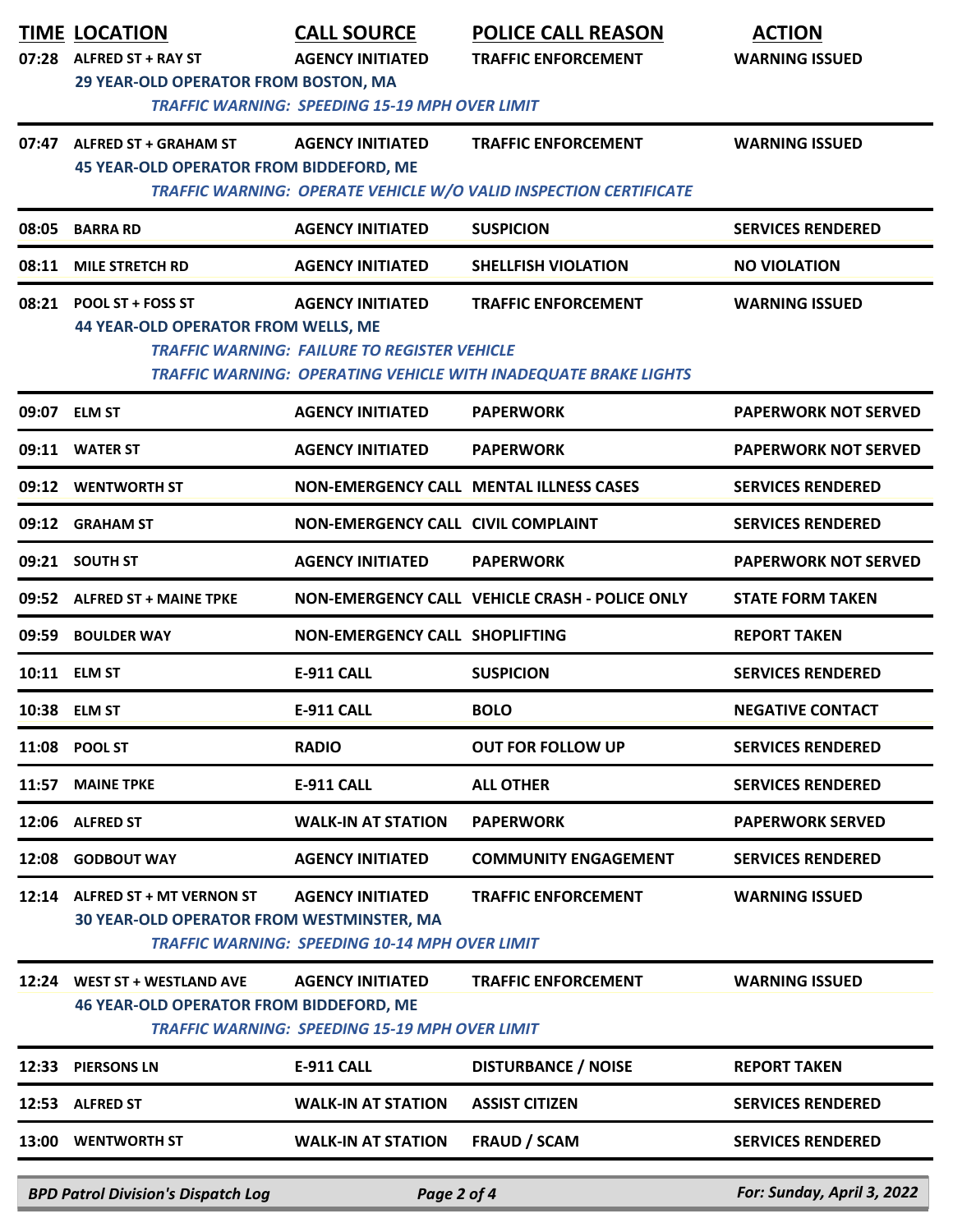|               | <b>BPD Patrol Division's Dispatch Log</b>                                          | Page 3 of 4                                                                       |                                                                                                         | For: Sunday, April 3, 2022                          |
|---------------|------------------------------------------------------------------------------------|-----------------------------------------------------------------------------------|---------------------------------------------------------------------------------------------------------|-----------------------------------------------------|
|               | 19:00 HILL ST + POOL ST                                                            |                                                                                   | NON-EMERGENCY CALL VEHICLE CRASH - POLICE ONLY                                                          | <b>STATE FORM TAKEN</b>                             |
| 18:53         | <b>MARBLEHEAD LN</b>                                                               | <b>AGENCY INITIATED</b>                                                           | <b>OUT FOR FOLLOW UP</b>                                                                                | <b>SERVICES RENDERED</b>                            |
| 18:44         | <b>POOL ST + MEETINGHOUSE RD</b><br><b>65 YEAR-OLD OPERATOR FROM BIDDEFORD, ME</b> | <b>AGENCY INITIATED</b>                                                           | <b>TRAFFIC ENFORCEMENT</b><br><b>TRAFFIC WARNING: FAILING TO OPERATE MOTOR VEHICLE AT CAREFUL SPEED</b> | <b>WARNING ISSUED</b>                               |
| 18:44         | <b>ALFRED ST</b><br>55 YEAR-OLD OPERATOR FROM WOLFEBORO, NH                        | <b>AGENCY INITIATED</b><br><b>TRAFFIC WARNING: SPEEDING 15-19 MPH OVER LIMIT</b>  | <b>TRAFFIC ENFORCEMENT</b>                                                                              | <b>WARNING ISSUED</b>                               |
|               | 18:43 CLARENDON ST                                                                 |                                                                                   | <b>NON-EMERGENCY CALL DOMESTIC COMPLAINTS</b>                                                           | <b>REPORT TAKEN</b>                                 |
| 18:25         | <b>ALFRED ST</b><br>37 YEAR-OLD OPERATOR FROM EAST WATERBORO, ME                   | <b>AGENCY INITIATED</b><br><b>TRAFFIC CITATION: SPEEDING 15-19 MPH OVER LIMIT</b> | <b>TRAFFIC ENFORCEMENT</b>                                                                              | <b>VSAC ISSUED</b>                                  |
|               | 18:20 POOL ST                                                                      | <b>AGENCY INITIATED</b>                                                           | <b>OUT FOR FOLLOW UP</b>                                                                                | <b>SERVICES RENDERED</b>                            |
|               | 18:12 RUGBY ST<br>18:16 SACO FALLS WAY                                             | <b>AGENCY INITIATED</b><br>NON-EMERGENCY CALL MESSAGE DELIVERY                    | <b>OUT FOR FOLLOW UP</b>                                                                                | <b>SERVICES RENDERED</b><br><b>NEGATIVE CONTACT</b> |
|               | 17:35 ST JOSEPH ST                                                                 | <b>NON-EMERGENCY CALL JUVENILE OFFENSES</b>                                       |                                                                                                         | <b>REPORT TAKEN</b>                                 |
| 17:29         | <b>MIDDLE ST</b>                                                                   | <b>AGENCY INITIATED</b>                                                           | <b>OUT FOR FOLLOW UP</b>                                                                                | <b>NEGATIVE CONTACT</b>                             |
|               | 17:14 GLAUDE AVE                                                                   | <b>NON-EMERGENCY CALL BOLO</b>                                                    |                                                                                                         | <b>NO ACTION REQUIRED</b>                           |
| 17:04         | <b>MAIN ST</b>                                                                     | <b>AGENCY INITIATED</b>                                                           | <b>COMMUNITY ENGAGEMENT</b>                                                                             | <b>NO VIOLATION</b>                                 |
| 16:33         | <b>BOULDER WAY</b>                                                                 | NON-EMERGENCY CALL FRAUD / SCAM                                                   |                                                                                                         | <b>REPORT TAKEN</b>                                 |
|               | 16:22 PIERSONS LN                                                                  |                                                                                   | NON-EMERGENCY CALL DOMESTIC COMPLAINTS                                                                  | <b>UNFOUNDED</b>                                    |
|               | 16:15 GRAHAM ST                                                                    | <b>NON-EMERGENCY CALL CIVIL COMPLAINT</b>                                         |                                                                                                         | <b>CIVIL COMPLAINT</b>                              |
| 16:11 HILL ST |                                                                                    | <b>NON-EMERGENCY CALL ALARM - POLICE</b>                                          |                                                                                                         | <b>BUILDING CHECK/SECURE</b>                        |
|               | 15:27 GREEN ST                                                                     | <b>E-911 CALL</b>                                                                 | <b>ASSIST: ALARM - COMMERCIAL FIRE SERVICES RENDERED</b>                                                |                                                     |
|               | 14:45 WENTWORTH ST                                                                 |                                                                                   | NON-EMERGENCY CALL MENTAL ILLNESS CASES                                                                 | <b>SERVICES RENDERED</b>                            |
|               | 57 YEAR-OLD OPERATOR FROM OLD ORCHARD BEACH, ME                                    | <b>TRAFFIC WARNING: SPEEDING 1-9 MPH OVER LIMIT</b>                               |                                                                                                         |                                                     |
|               | 14:35 ALFRED ST + PORTER ST                                                        | <b>AGENCY INITIATED</b>                                                           | <b>TRAFFIC ENFORCEMENT</b>                                                                              | <b>WARNING ISSUED</b>                               |
|               | 14:14 ALFRED ST                                                                    | <b>WALK-IN AT STATION</b>                                                         | <b>OUT FOR FOLLOW UP</b>                                                                                | <b>SERVICES RENDERED</b>                            |
|               | 13:46 PIERSONS LN                                                                  | <b>AGENCY INITIATED</b>                                                           | <b>PAPERWORK</b>                                                                                        | <b>PAPERWORK NOT SERVED</b>                         |
|               | 13:23 ALFRED ST                                                                    | NON-EMERGENCY CALL ANIMAL COMPLAINT                                               |                                                                                                         | <b>SERVICES RENDERED</b>                            |
|               | 13:16 BIRCH ST                                                                     | <b>AGENCY INITIATED</b>                                                           | <b>PAPERWORK</b>                                                                                        | <b>PAPERWORK NOT SERVED</b>                         |
| 13:11 ELM ST  | <b>TIME LOCATION</b>                                                               | <b>CALL SOURCE</b><br><b>AGENCY INITIATED</b>                                     | <b>POLICE CALL REASON</b><br><b>PAPERWORK</b>                                                           | <b>ACTION</b><br><b>PAPERWORK NOT SERVED</b>        |
|               |                                                                                    |                                                                                   |                                                                                                         |                                                     |